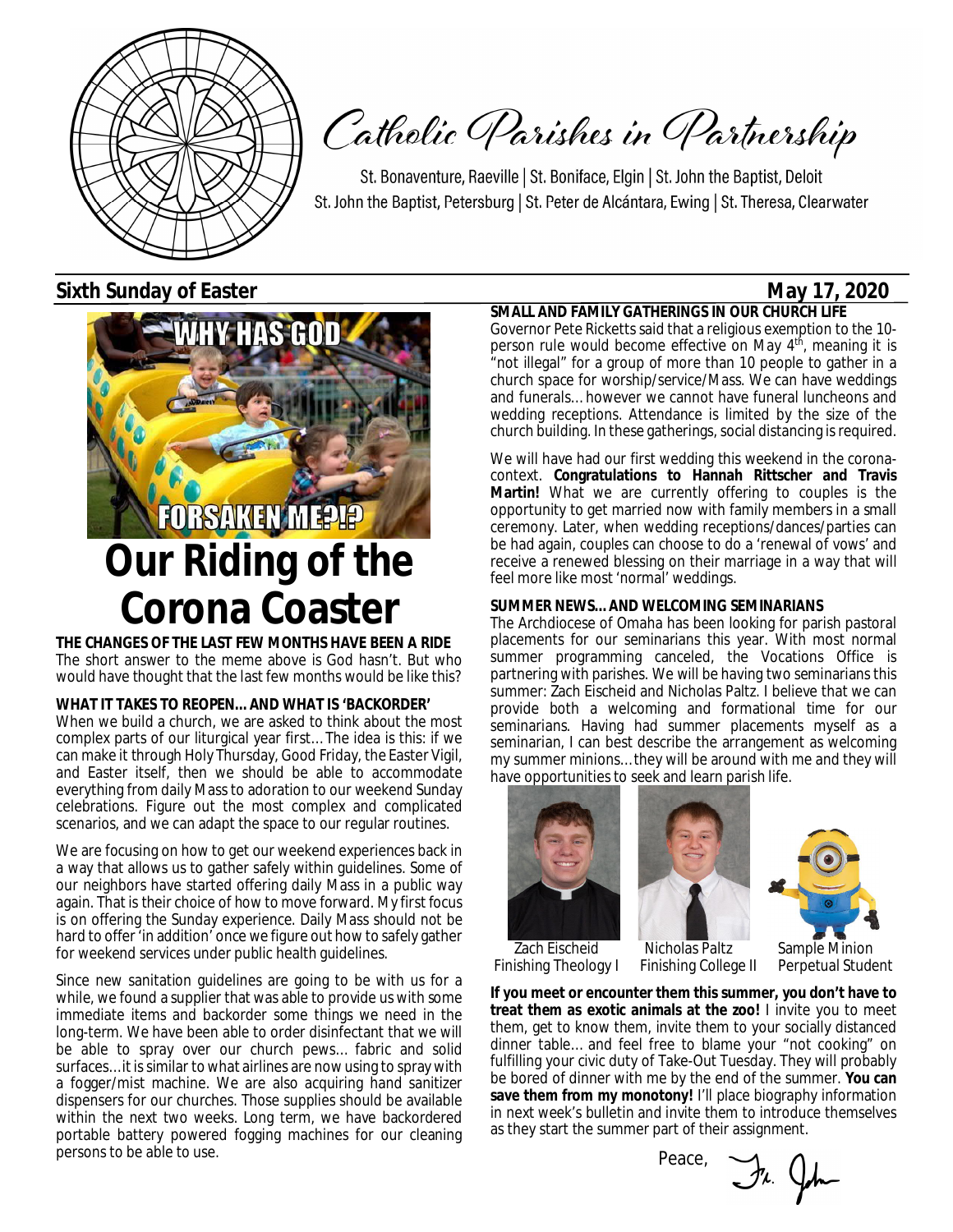### **St. Boniface Elgin**

| <b>Financial Stewardship- St. Boniface- Elgin</b> |  |
|---------------------------------------------------|--|
| - ' '-- -                                         |  |

| Sunday (20 Env)                        | \$1,495.00    |
|----------------------------------------|---------------|
| Easter                                 | \$100.00      |
| Holy Day                               | \$50.00       |
| <b>Catholic Communication</b>          | \$50.00       |
| Sunday Collection as of Fiscal Week 44 |               |
| <b>Budgeted Total</b>                  | \$194,117.88  |
| <b>Actual Total</b>                    | \$177,558.99  |
| Amount Behind                          | (\$16,558.89) |

**St. Boniface, St. Bonaventure: Please Remember In Your Prayers:** Jolene Lichty, Larry Braband, Roger & Jan Sorenson, Terry Dinslage, Cheri (Schindler) Cavanagh, Laurie Horn, Dave Shrader, Bob Redler, Garrett Scholz, Alfreda Pelster, Neil Childers, Sally Beckman, Marie Cheatum, Charlotte Hoefer, Joe Buelt, Karlene Moser, Cliff Burger, Brittany Waldrop, Brenda Papstein, Jacquelyn Brugman, Denise Jamieson, Chris Stargel, Gary Preister, Cammy (Dwyer) Abbey, Marlene Hoefer Hughes, Lawrence Borer, Larry Shavlik, Lyle Mackel, Gayle Zegers, Clayton Dozler, Dave Pelster, Judy Zegers, Rose Wiehn, Louis Heithoff. **[Please let us know if name can be removed.]**

#### **St. Boniface School Calendar Lottery Winners:**

| 05-11-20   | Jerry & Doris Faust                    | \$60.00 |
|------------|----------------------------------------|---------|
| 05-12-20   | <b>Matt Parks</b>                      | \$60.00 |
| 05-13-20   | Aubrey & Ethan Starman                 | \$60.00 |
| 05-14-20   | Dan Kuhlman                            | \$60.00 |
| $05-15-20$ | Denis & Jan Henn Mrs. Getzfred's B-Day |         |
|            |                                        | \$75.00 |
| 05-16-20   | Merle Sehi                             | \$60.00 |
| 05-17-20   |                                        |         |
|            | Mikaiah Hoefer                         | \$60.00 |

 **St. Boniface Cemetery:**

Let's keep our consecrated grounds beautiful and keep everyone safe.

**Flowers and memorials that you will be leaving at our cemetery for Memorial Day, will need to be removed by Monday, June 1.** Only flowers in the built-in vases or attached to the stone can remain on the graves after this date. The popular solar lights and other memorials with wires stuck into the ground are a hazard for mowing. Your cooperation is appreciated.

Memorial Flowers

> **St. Boniface Parish appreciates the following memorials given**

**in loving memory of Vera Dell Stuhr:** St. Boniface Choir: \$20.00 St. Boniface Parish Endowment: \$20.00

**St. Boniface Altar Society Meeting scheduled for Monday, May 18 is canceled.** 

**Please Note: St. Boniface Parish Office will be closed on Monday, May 25th for Memorial Day.** 

**FIRST COMMUNION, GRADUATION and BAPTISM Items** are on for sale at the Religious Articles Store at the Elgin Parish Office. Some are: Many crosses, rosary boxes, rosaries, various size picture frames, angels, banks, rosary book sets, photo albums, lockets, rings, cross necklaces and various bracelets, saint's book, prayer books and Children's Bibles. Check out our supply before going elsewhere – our selection and prices are great. Call to make sure we are here before coming in, 402-843-2345.

## **St. Peter's** St. Theresa's **St. John's Deloit**

#### **Financial Stewardship**

**St. Peter's Ewing**

Easter: \$220.00 Ascension: \$20.00 Heat: \$50.00 Catholic Communication: \$20.00 Building Fund: \$40.00 Donation: \$100.00

#### **St. John's Deloit**

May 3: \$160.00 Easter: \$100.00

**St. Theresa's** May 3: \$1,050.00 Rice Bowl: \$30.00

#### **FOR ALL HAVING SPECIAL NEEDS:**

**St. Peter's**: Anslee Ostergard, Kathi Ritwisch, Steve Koenig, Butch Sojka, Sister Joseph, Mary Edwards, Jessica Hobbs, Jeanette Tomjack, Sharon Ward, Leo Hawk, Duaine Bollwitt, Yvonne Duggan, Marie Vandersnick and Myra (Rotherham) Schwebel

**St Theresa's:** Leo Starman, Nate Thiele, Regina Krebs **St. John's:** Keith Palmer, Darlene Schueth, Carl Ernesti and Georgine Funk



 **Congratulations to Travis & Hannah (Rittscher) Martin who were married at St. Theresa's Clearwater this weekend.**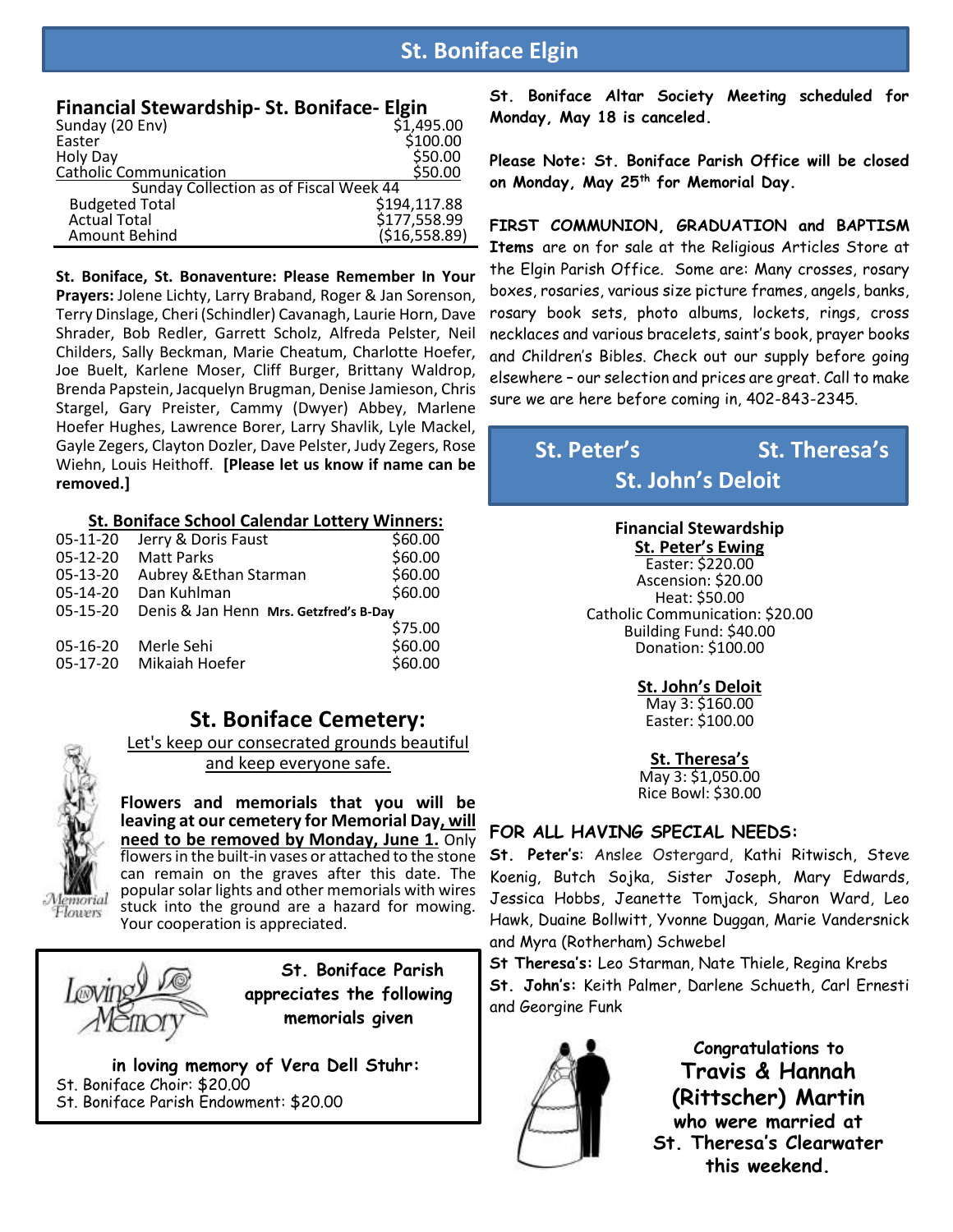### **St. Bonaventure Raeville**

#### **Financial Stewardship St. Bonaventure- Raeville**

| Sunday Collection (4 Env.)             | \$390.00     |
|----------------------------------------|--------------|
| Sunday Collection as of Fiscal Week 44 |              |
| <b>Budgeted Total</b>                  | \$44,000.00  |
| <b>Actual Total</b>                    | \$41,756.04  |
| Amount Behind                          | (52, 243.96) |



**The St. Bonaventure Christian Mothers have found ways in which they will honor these special couples, as best they can, with the restrictions in place.**

#### **St. Bonaventure World Marriage Day Couples**

**5 Years:** Spencer & Megan Heying **10 Years**: Matt & Kara Pelster **15 Years**: Martin & Amy Klein, Todd & Shanna Lammers **20 Years**: James & Nancy Zwingman **25 Years**: None **30 Years**: Ron & Liane Bode, Bill & Ginni Fangman, Mark & Chris Grundmayer **35 Years**: None **40 Years**: Ken & Joan Stuhr, Ralph & Deb Pelster **45 Years**: None **50 Years**: None **51 Years**: LaVern & Dianne Scholl **53 Years:** Gary & Diane Kerkman **56 Years:** Fred & Mary Ann Fangman **58 Years:** Dave & Delores Benda **65 Years:** Rudy & Mary Ann Starman **72 Years:** LaVerne & Bernadine Hoefer (longest married) **CONGRATULATIONS!** 



We pray for the soul of **Sister Josephine Seier**, who passed away in Greenfield WI recently. Sister Josephine was born in Raeville, and was a member of the School

Sisters of St. Francis for 79 years. May her soul and all the souls of the faithful departed, rest in peace. Amen.



**St. Bonaventure will be Mowing their parish grounds this Wednesday, May 20th**

### **St. Bonaventure Cemetery:**

Let's keep our cemetery beautiful and safe **Flowers and memorials that you will be leaving at our cemetery for Memorial Day, will need to be removed by Monday, June 1.** Only flowers in the built-in vases or attached to the stone can remain on the graves after this date. The popular solar lights and other memorials with wires stuck into the ground are a hazard for mowing. Your questions, please contact Connie Stuhr. \*\* cooperation is appreciated.

### **GENERAL NEWS**



**Make note that there will NOT be Masses/Services at any cemeteries etc. on Memorial Day this year.**

### **Nebraska's Memorial Day Observance 2020 When: May 25th, 8:00 a.m. - 8:00 p.m. Where: veterans.nebraska.gov**

As our state continues adhering to social distancing guidelines and limiting in-person gatherings to flatten the curve of COVID-19, we invite you to join us on Memorial Day by tuning in online. Join us virtually on Monday, May 25th, for Nebraska's *largest Memorial Day celebration with the fewest people present in the room*.

### **St. John's Petersburg**

 **Financial Stewardship St. John's – Petersburg:** Adult: \$825.80 Catholic Communication: \$15.00 Ascension: \$35.00

### **Note Change of Mowing Date:**



**St John's (Petersburg) Cemetery Mowing will be Thursday, May 21 at 6:00 pm Last Names S-Z (rain date Friday)**

(Parishioners are encouraged to mow/trim at your convenience if the time is not compatible with your schedule.)



We pray for the soul of **Richard Henn** of Omaha, who passed away this week. Richard is the brother of parishioners Marilyn (Dave) Schrad, Shirley (Vet) Stuhr, Deanna (Walter) Stokes and Jody (Les) Daniels. May his soul and all the souls of the faithful

departed, rest in peace. Amen.

**St. John's Petersburg Parish Council** will be held Thursday, May 28<sup>th</sup> at 7:30 pm at Werner Hall.



**\*\*Reminder to St. John's Petersburg Parishioners to pay their Altar Society dues.** You can use your **REMEMBER** collection envelope that was mailed to you or a plain envelope and you can drop it off at the

Great Plains State Bank in Petersburg with "Altar Society - Attn. Connie Stuhr" marked on it. The amount has remained the same - \$40.00. Any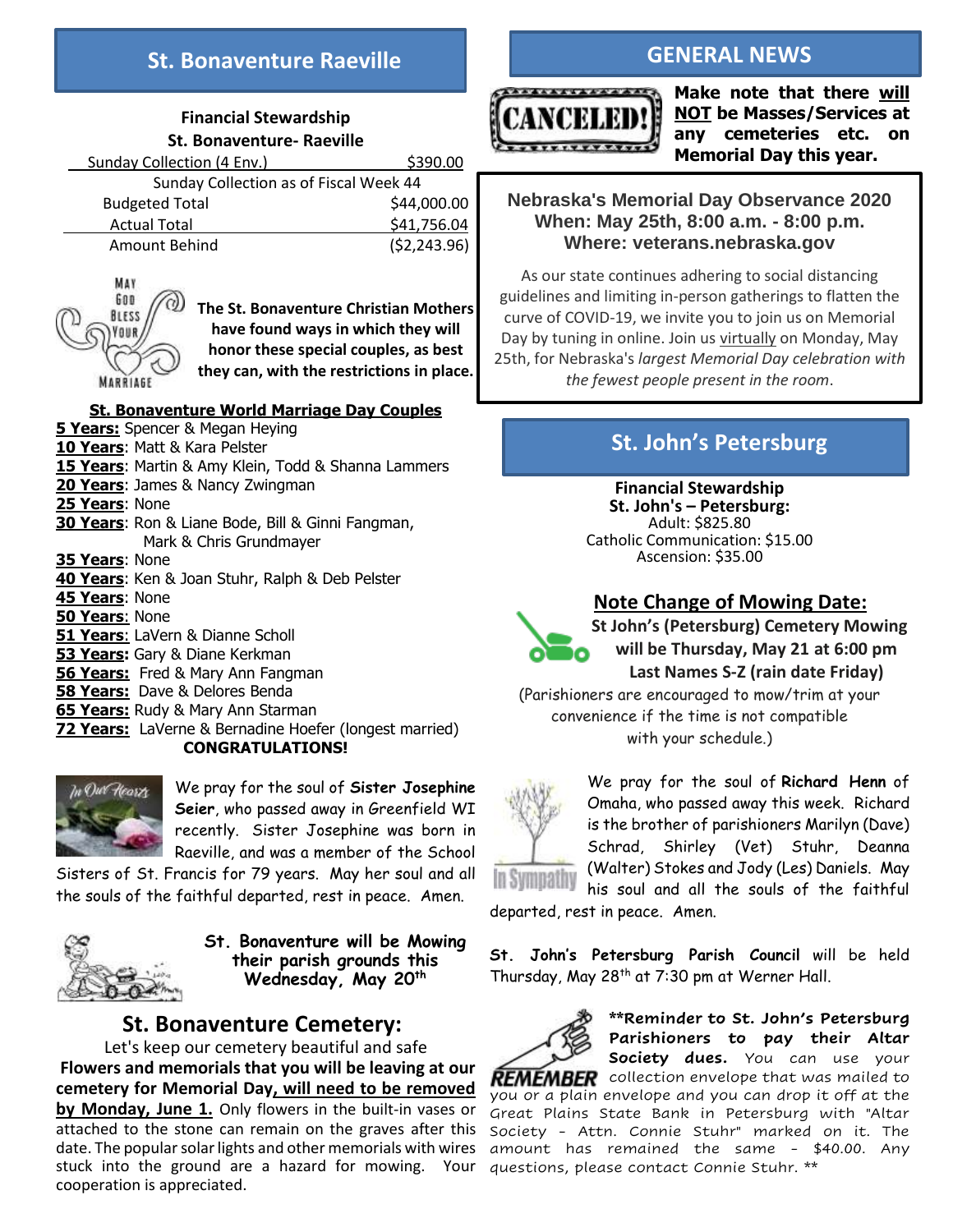#### **Day Date Time Events**  Mon-Sat May 18-28 --------- St. Boniface Gym Floor Refinishing<br>Tuesday May 19 - Noon Bulletin Deadline for May 24 Bullet May 19 Moon Bulletin Deadline for May 24 Bulletin Items and June Calendar Items<br>May 20 S-5:30 pm Confessions at St. Boniface Church Wednesday May 20 5-5:30 pm Confessions at St. Boniface Church<br>Wednesday May 20 ------------ St. Bonaventure- Raeville Mows Pa Wednesday May 20 ------------ St. Bonaventure- Raeville Mows Parish Grounds<br>Thursday May 21 6:00 pm St. John's Petersburg (Families S-Z) Mow Cemete Thursday May 21 6:00 pm St. John's Petersburg (Families S-Z) Mow Cemetery (rain date: Fri)<br>Friday May 22 ------------ St. Boniface Parish Office Closed All Day St. Boniface Parish Office Closed All Day **This Week in Our Parishes…………**

**There is Sunday evening 7:00-8:00pm. Project YM Live evening for Jr High/High School Youth https://projectym.com/live/.**

|               |           | Mass Intentions for the week | (Celebrated at Private Mass)                        |                                     |
|---------------|-----------|------------------------------|-----------------------------------------------------|-------------------------------------|
| <b>Priest</b> | Day       | <b>Date</b>                  | <b>Intentions</b>                                   |                                     |
| -------       | Monday    | May 18                       | No Services                                         |                                     |
| Fr. Vogel     | Tuesday   | May 19                       | +Vera Dell & LaVern Stuhr, Philip Thiele            | (Livestreamed at 8:30 am)           |
| Fr. John      | Tuesday   | May 19                       | +Joe Tagel                                          |                                     |
| Fr. Vogel     | Wednesday | May 13                       | +Kalin Henn                                         | (Livestreamed at 8:30 am)           |
|               |           |                              | +Peggy Temme                                        |                                     |
| Fr. John      | Wednesday | May 20                       | +Omer Hoffman                                       |                                     |
| Fr. Vogel     | Thursday  | May 21                       | +James & Mary Kerkman                               | (Livestreamed at 8:30 am) Ascension |
| Fr. John      | Thursday  | May 21                       | +Joyce & Bev Thramer, Carol Jackson & Marie Ruroede | <b>Ascension</b>                    |
| Fr. Vogel     | Friday    | May 22                       | +Jean Goscha Family                                 | (Livestreamed at 8:30 am)           |
| Fr. John      | Friday    | May 22                       | +Richard Kalvelage                                  |                                     |
| Fr. John      | Saturday  | May 23                       | +Ken & Pat Schumacher                               |                                     |
| Fr. Vogel     | Sunday    | May 24                       | +Norbert & Peggy Schmitt                            | (Livestreamed at 8:00 am)           |
|               |           |                              | +Ruth Kerkman                                       |                                     |
| Fr. John      | Sunday    | May 24                       | For the People of Our Parishes                      | (Livestreamed at 10:00 am)          |

**All livestreamed Masses are on** <https://www.facebook.com/cppnebraska/> **and all our Facebook pages**

*\*\* all Livestream can be viewed at the time it is live, or any time after that \*\**

Weekend Masses will be live on Sunday at 8:00 am with Fr. Vogel and 10:00 am with Fr. Norman.

Daily Masses will be live at 8:30 am (Tuesday-Friday)

Tuesday-Friday: Fr. Norman is offering a live streamed **Liturgy of the Word and Daily Reflections** at 10 am.

## Spiritual Communion

My Jesus, I believe that you are present in the most Blessed Sacrament. I love You above all things and I desire to receive You into my soul. Since I cannot now receive You sacramentally, come at least spiritually into my heart. I embrace You as if You were already there, and unite myself wholly to You. Never permit me to be separated from You. Amen.



**Newly blessed Easter holy water is available at all churches. Feel free to bring a small container from home and please use the spigot to fill your bottle, remembering that we do not want to contaminate the large container.**

### **Pray the Rosary**

Pope Francis is reminding the faithful that during the pandemic a powerful spiritual weapon is the Rosary. In a letter sent to the faithful, the Holy Father urges the praying of the Rosary during May, a month where families traditionally turn to the prayer and offer particular devotion to the Mother of God. If you need help getting started, there are small rosary guides in the west entrance of St. Boniface Church.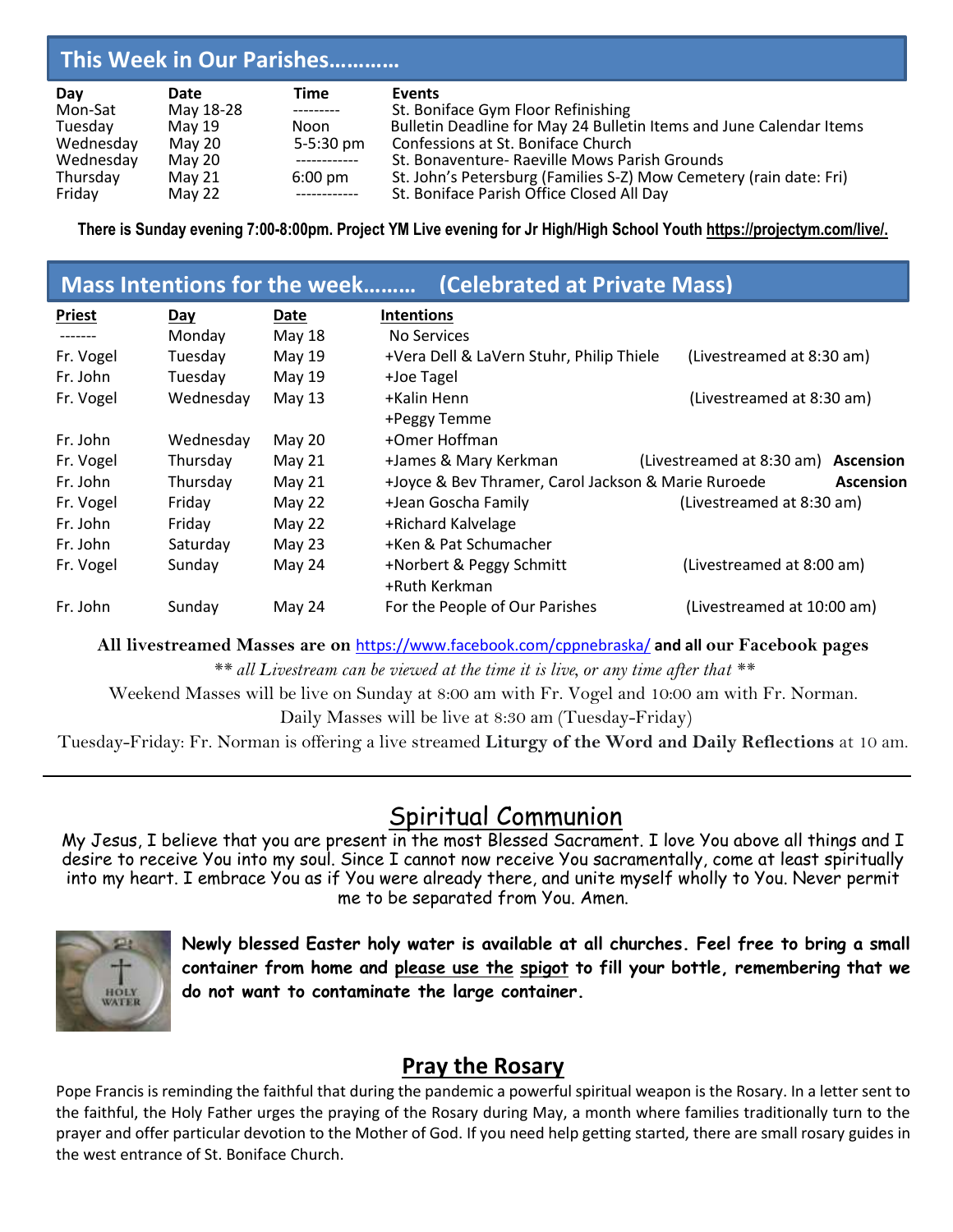### **Public Masses are Cancelled**

*Due to Coronavirus, you are invited to* watch our livestream Masses available on Facebook. Intentions are listed in this bulletin.

#### **RELIGIOUS**

Fr. John Norman, Pastor PO Box 37 Ewing, NE 402-626-7605 Email: jmnorman@archomaha.org<br>PO Box B- Elgin 402-843-2345 Fr. Kevin Vogel, Assoc. Pastor PO Box B- Elgin

Email: [kwvogel@archomaha.org](mailto:kwvogel@archomaha.org)

| <b>Emergencies Needing a Priest: call office numbers and</b> |  |                                     |
|--------------------------------------------------------------|--|-------------------------------------|
| Sister Patricia Hoffman PO Box 219                           |  | 402-843-5461                        |
| Deacon William Camp (retired)                                |  | 402-843-5464                        |
| Deacon John Starman                                          |  | 402-386-5570                        |
| Deacon Dennis Wiehn                                          |  | 402-843-0182                        |
|                                                              |  | <b>LINGH KWVOLCIWGICHOINGHOLOIS</b> |

#### **system will re-direct your call. \_\_\_\_\_\_\_\_\_\_\_\_\_\_\_\_\_\_\_\_\_\_\_\_\_\_\_\_\_\_\_\_\_\_\_\_\_\_\_\_\_\_\_\_\_\_\_\_\_\_\_\_**

#### **Elgin Office**

| Mailing Address: PO Box B, Elgin NE 68636       |                         |  |
|-------------------------------------------------|-------------------------|--|
| Parish Office Phone                             | 402-843-2345            |  |
| Fax                                             | 402-843-2253            |  |
| St. Boniface Gym Phone                          | 402-843-2249            |  |
| Website: cppnebraska.org                        |                         |  |
| Michele Reicks                                  | mreicks@cppnebraska.org |  |
| Linda Moser                                     | Imoser@cppnebraska.org  |  |
| (office entrance is east side of Elgin rectory) |                         |  |
|                                                 |                         |  |



#### **Modified Hours**

Monday Closed

(Use mail slot in East door to drop off donation envelopes)

Tuesday-Friday

|                                                  |                     | Petersburg Office (office entrance is north entr. Werner Hall) |
|--------------------------------------------------|---------------------|----------------------------------------------------------------|
| Mailing Address: PO Box 608, Petersburg NE 68652 |                     |                                                                |
|                                                  | Parish Office Phone | 402-386-5580                                                   |
| <b>Modified Hours:</b><br>Jaci Hoefer            | Wednesday           | 10:00 am-Noon (or by Appt)<br>jhoefer@cppnebraska.org          |

**Ewing Office** (office entrance is front door of Ewing Rectory) Mailing Address: PO Box 37, Ewing, NE 68735<br>**Hours:** Thursday 9:00am – Noon **Modified Hours:** Thursday Helen Larson 402-626-7605

#### **RECONCILIATION SCHEDULE** *(changed due to Coronavirus)* **{Wednesday: 5-5:30pm- Elgin {Continues}**

Private reconciliation by appointment always available. Reconciliation before and after each Mass **Canceled ADORATION SCHEDULE Canceled for now**

**St. Peter's:** Thursday- 9- Noon

**Elgin:** Day before First Friday, Each Month

**St. John's-Deloit**- Devotions on Mondays at 7pm (summer)

**COMMUNION TO THE HOMEBOUND Canceled for now**

**St. Boniface Parish:** Deacon Dennis Wiehn, 402-843-5808

**St. Bonaventure Parish:** Joan Stuhr, 402-843-0485

**St. John the Baptist, Petersburg:** Rotating, so please see Liturgical Schedule in bulletin.

#### **FIRST FRIDAYS in Elgin Canceled for now**

Father Vogel will bring Communion to the homebound following Mass, if you call the office the day before, 402-843- 2345.

#### **SCHEDULE MASS INTENTIONS**

**St. Boniface/St. Bonaventure Parish:** Linda Moser 843-2345 **St. John's Parish- Petersburg:** Kelly Starman 386-5570 or email kelly starman@yahoo.com.

**St. Peter, St. John Deloit, St. Theresa's:** Helen Larson 402-626-7605.

### **BULLETIN DEADLINE: is still TUESDAY NOON**

**Send to [lmoser@cppnebraska.org](mailto:lmoser@cppnebraska.org%20%20%20%20%20%20%20%20%20%20%20%20stbonparishes.com)  (AND) mreicks@cppnebraska.org** 

 **COMBINED Monthly Calendar: 3rd TUES / Mo.** 

**Our parishes now are migrating to one website soon:** cppnebraska.org (but for now you can still find things also

on: [https://stbonparishes.com/\)](https://stbonparishes.com/)

If parishes want event flyers, calendars, etc. posted please email [mreicks@cppnebraska.org](mailto:mreicks@cppnebraska.org%20%20%20%20%20%20%20%20%20%20%20%20%20%20%20%20%20%20%20%20%20%20%20stbonparishes.com) 

#### *Group Facebook Page: cppnebraska.org*

*(each parish has their own Facebook page also) \_\_\_\_\_\_\_\_\_\_\_\_\_\_\_\_\_\_\_\_\_\_\_\_\_\_\_\_\_\_\_\_\_\_\_\_\_\_\_\_\_\_\_\_\_\_\_*

**St. Boniface School (K-6) / Pope John (7-12) Canceled for term** Betty Getzfred, Principal Website: [www.pjcrusaders.org](http://www.pjcrusaders.org/)

**St. Michael School- Albion (Preschool-8) Canceled for term** Lisa Schumacher, Principal Website: www.stmichael esu7.org

#### **Elgin Religious Education Canceled for term**

| <b>Family Formation (Gr. K-6)</b>    |              |
|--------------------------------------|--------------|
| Cheryl Veik, Coordinator             | 402-843-8023 |
| Elgin Sunday Youth Group (Gr. 7-12)  |              |
| Louise Schindler, Sunday Youth Group | 402-843-5375 |
|                                      |              |

| Petersburg Religious Educ. (in Albion) Canceled for term |                |
|----------------------------------------------------------|----------------|
| Lisa Wagner, Director (to register)                      | 308-750-0423   |
| (Gr. K-8) Wednesday during School Year                   | $6:00-7:00$ pm |
| (Gr. 9-12) Wednesday during School Year                  | $7:15-8:15$ pm |

#### **St. Peter, St. Theresa, St. John Deloit Canceled for term Religious Ed Classes**

**Elementary:** Wed. 3:45-5:15 pm at St. Theresa's Hall in Clearwater, Wed. 4-5:00 pm at St. Dominic's Hall, and Wed. 3:45- 5:15pm at the Orchard Methodist Church. Angela Tagel, Director 308-367-7249. **Jr. Hi/HS** Wed. 7-8:15 pm at St. Theresa's Hall, Clearwater. (Contact: Sandy Moser 402-851-0116), or 7-8:30pm at St. Dominic's Hall, Ewing. (Contact: Ann Kurpgeweit 402-336-7749.)

#### **PRAYER LINE REQUESTS**

**St. Boniface:** Call Mary Jane Boes 402-843-2379 or JoAnn Beckman 402-843-6287.

**St. Bonaventure**: Call Mary Ann Fangman 402-386-5350 or Diane Scholl 402-386-5256.

**St. John-Petersburg:** Call Kathy Koch 402-386-5481

- or Kelly Starman 402-386-5570
- **St. Peter-Ewing:** Lavonne Sisson 402-626-7755
- **St. Theresa-Clearwater:** Teresa Kester, 402-750-0262
- **St. John the Baptist-Deloit:** Jeannie Knievel 402-929-0847

#### **RENTAL REQUESTS**

**St. Bonaventure, Raeville Rectory or Hall:** Call Mary Ann Fangman 402-386-5350.

**St. John's Rectory, Petersburg:** Call Mary Lu Larson 402-843- 8420 or Jacque Luettel 402-843-8974.

**St. John's Werner Hall, Petersburg events** all need to be scheduled through Jaci Hoefer – including all funerals, events, receptions, and showers by calling 402-386-5580 or email [jhoefer@archomaha.org.](mailto:jhoefer@archomaha.org)

**St. John's Rural Clearwater**: Sue Mlnarik 402-485-2428

**St. Theresa's Clearwater:** Carol Thiele 402-750-1777

**St. Peter's Ewing (St. Dominic's) Hall:** Helen Larson 402- 626-7605

**Knights of Columbus Hall, (Elgin):** Dave Hoefer 402-843- 8921. Website: KofC.org/JoinUs

**Tintern Retreat Center (Oakdale)** Cheryl Veik 402-776- 2188 tinternretreatcenter.com

**Important Links** <https://get.tithe.ly/>(online giving) <https://flocknote.com/>(notification system)